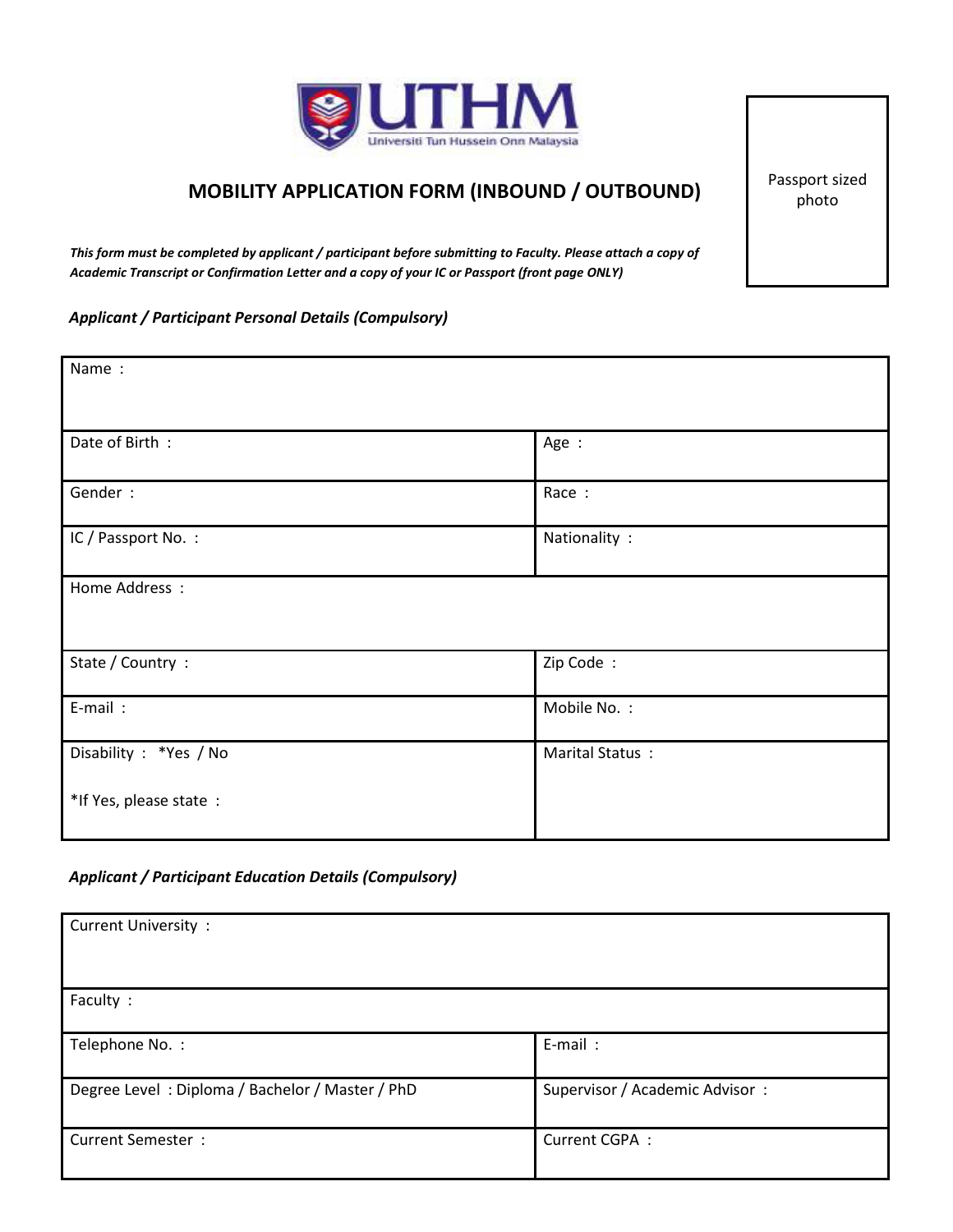# *Application Details At UTHM (Compulsory)*

| Type of Mobility:                  |                          |  |
|------------------------------------|--------------------------|--|
| Faculty / Centre :                 |                          |  |
| Research Area:                     |                          |  |
| Date of Mobility (Start) :         | Date of Mobility (End) : |  |
| Home Supervisor (Contact Person) : |                          |  |
| Telephone No.:                     | E-mail:                  |  |

### *Student Declaration*

 *I hereby declare that the information provided in this form is true.* 

| Signature | $\bullet$ | Date: |
|-----------|-----------|-------|
|           |           |       |
| Name      |           |       |

| TO BE COMPLETED BY FACULTY                                                      |  |  |
|---------------------------------------------------------------------------------|--|--|
| Comment / Reviews by Deputy Dean of Research, Development & Publication:        |  |  |
|                                                                                 |  |  |
|                                                                                 |  |  |
|                                                                                 |  |  |
|                                                                                 |  |  |
|                                                                                 |  |  |
|                                                                                 |  |  |
| I hereby support / not support this application.                                |  |  |
| MoU (Yes / No)                                                                  |  |  |
| RSA (Research Student Assesment)<br>Please tick $(\checkmark)$ where applicable |  |  |
| Setara                                                                          |  |  |
| Deputy Dean's Signature and Stamp:<br>Date :                                    |  |  |
|                                                                                 |  |  |
|                                                                                 |  |  |
|                                                                                 |  |  |
|                                                                                 |  |  |